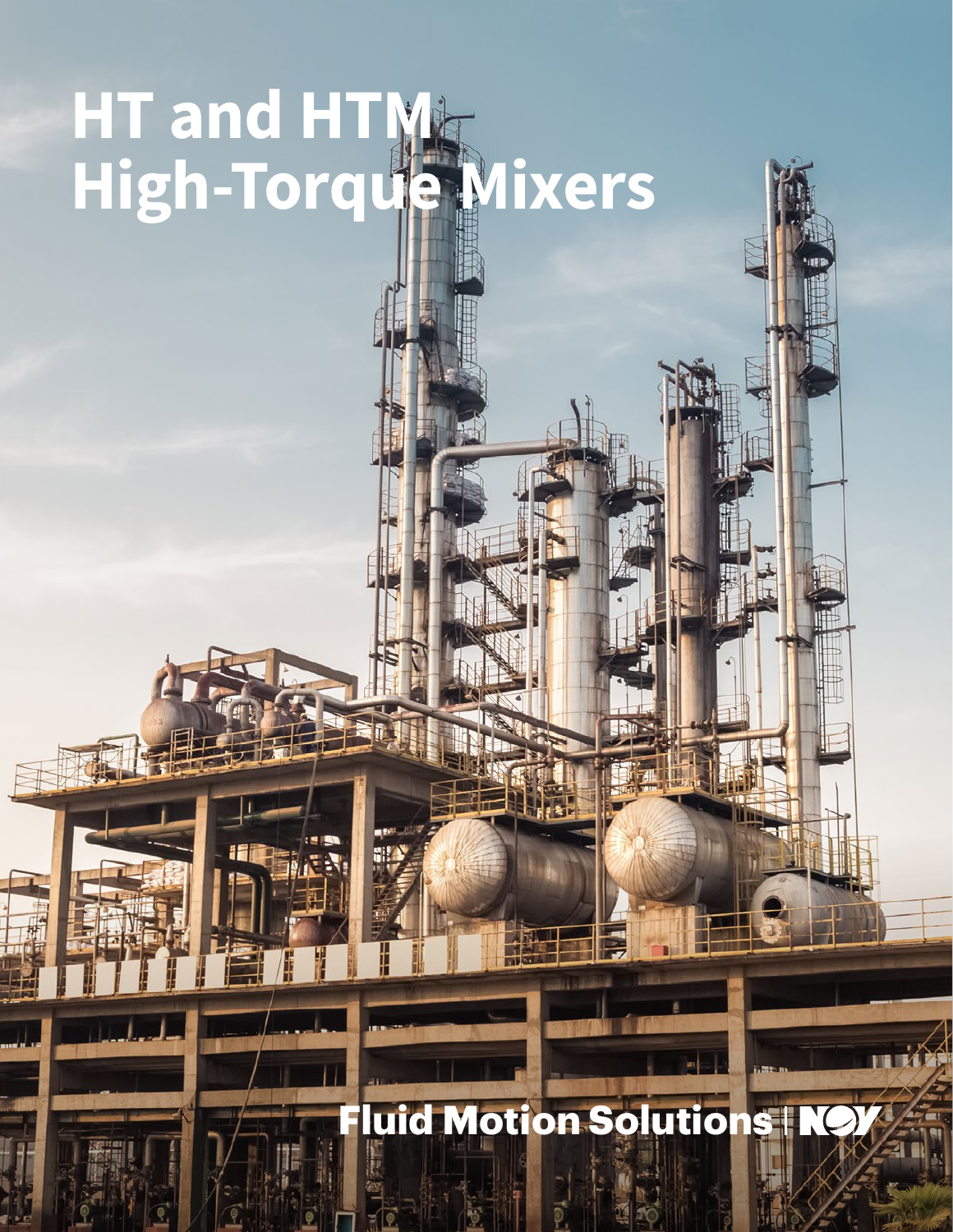## **Chemineer HT and HTM**

The Chemineer HT and HTM agitators offer proven, reliable experience in demanding processes such as chemical reactors, fermentations (gas dispersion), polymer reactors (PVC, natural rubber, PTA, PE, polystyrene, etc.), flue gas desulfurization (FGD), mining, waste treatment, and many others.

Chemineer HT and HTM gear drives provide long service life, low maintenance and operating costs, and unmatched performance in your critical processes with these features and benefits:

- Spiral bevel & helical gearing increasing service life with minimum power loss and low noise/vibration levels
- Oversized solid internal shafting minimizes low speed shaft deflection, thereby extending gear and bearing life
- Spherical and tapered roller bearings throughout the drive providing 100,000 hr. minimum L-10 lives
- Fail safe splash lubrication for gearing and bearings on the HT units and combination splash/integral pump lubrication on HTM units
- Dry well seal eliminates oil leakage
- Mechanical run tested prior to delivery ensuring proper operation in the field
- Agitator drives assembled in factory prior to shipment (gearbox, motor, pedestal, seal) to ensure proper fit-up and tolerances



**HT Drive**

- Right angle drive provides balanced design and reduces headroom requirements
- Parallel shaft option for HTM units
- Independent beam mounting or tank flange mounting options

The Chemineer HT was the first gearbox manufactured by an agitator supplier available to industry. Introduced in 1972 many of those original HT's are still operating today, an amazing thirty plus years service life. Torque ratings are up to 1.3 million in-lbs (1,000 hp+) for the HT, 2.5 million in-lbs. (2,000 hp+) for the HTM parallel shaft design, and 7 million in-lbs. (5,000 hp+) for the HTM right angle units.

The HT and HTM agitators are the best in class for your demanding application. With proven and reliable field experience, they are always the right choice.

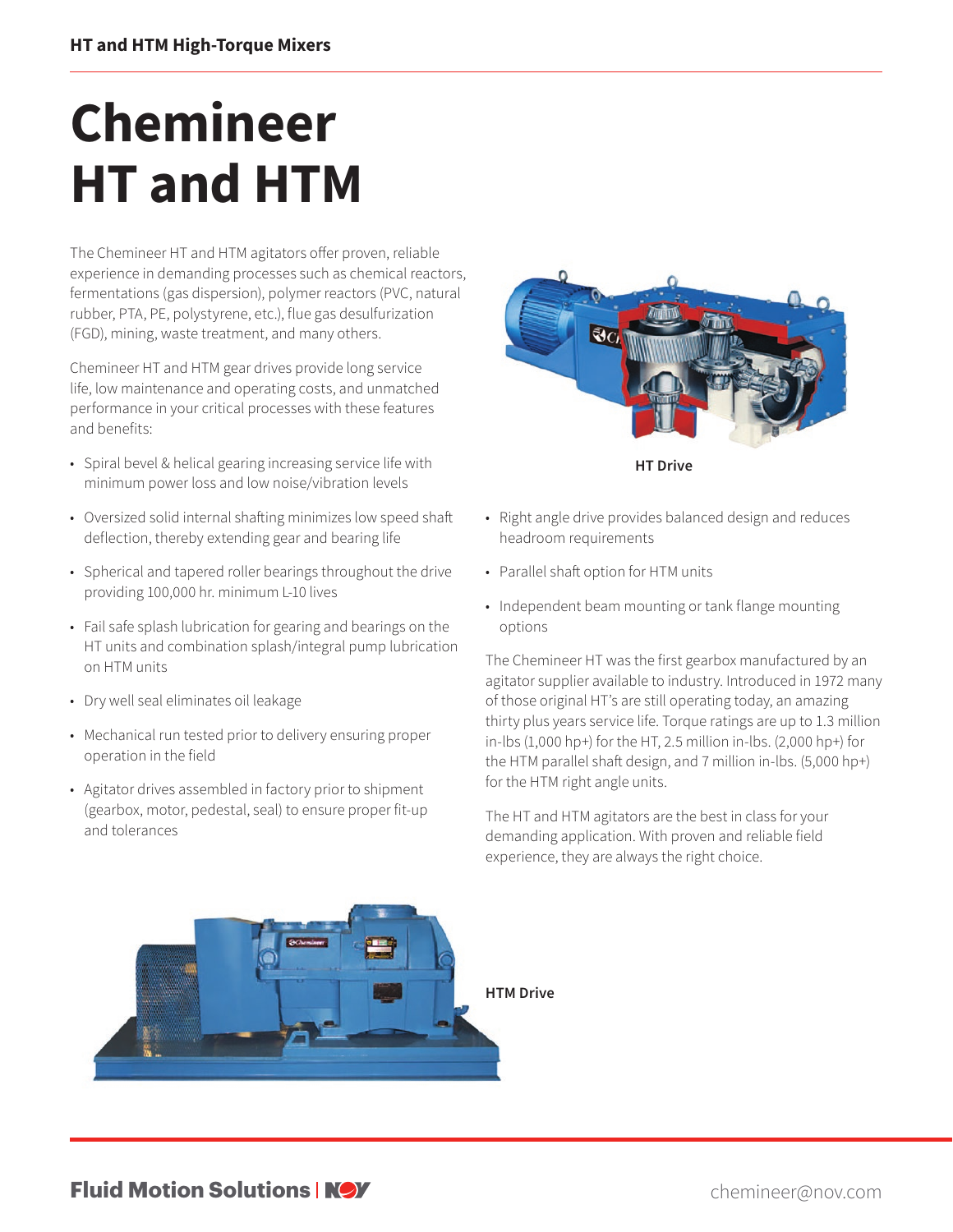### **Shafts**

Standard shaft design is solid and keyed to drive the impellers through the process fluid. Optional designs include pipe shafting to reduce the weight of the system and welded hubs to the shaft.

Chemineer machines and straightens agitator shafting in our factory with lathes handling shafts over 30 feet in length. In-tank couplings, either welded or removable, are available to minimize the length and weight of individual sections. All shafting is straightened by Chemineer to within a total indicated runout of 0.003" per foot (0.25 mm per meter) of shaft length to minimize vibration and maximize gearbox and seal life.



Shafting is available in most metals including carbon steel, 304/316 stainless steel, duplex stainless steel, Hastelloy®, Inconel®, Monel® and titanium. Shafts can also be coated with a variety of coverings and coatings such as rubber, neoprene, Hypalon®, Teflon® and FRP.

Many large volume processes require shaft support inside the vessel via a steady bearing. Chemineer has once again proven to be a leader with installation, operation, and maintenance friendly designs. Our unique "Adjustable Steady Bearing" makes quick work of bearing to shaft alignment ensuring long steady bearing component and gearbox/seal bearing life. Installation and maintenance personnel agree this is the best way to align a steady bearing on large equipment. Pad, bracket, tripod and sanitary steady bearings are available design options.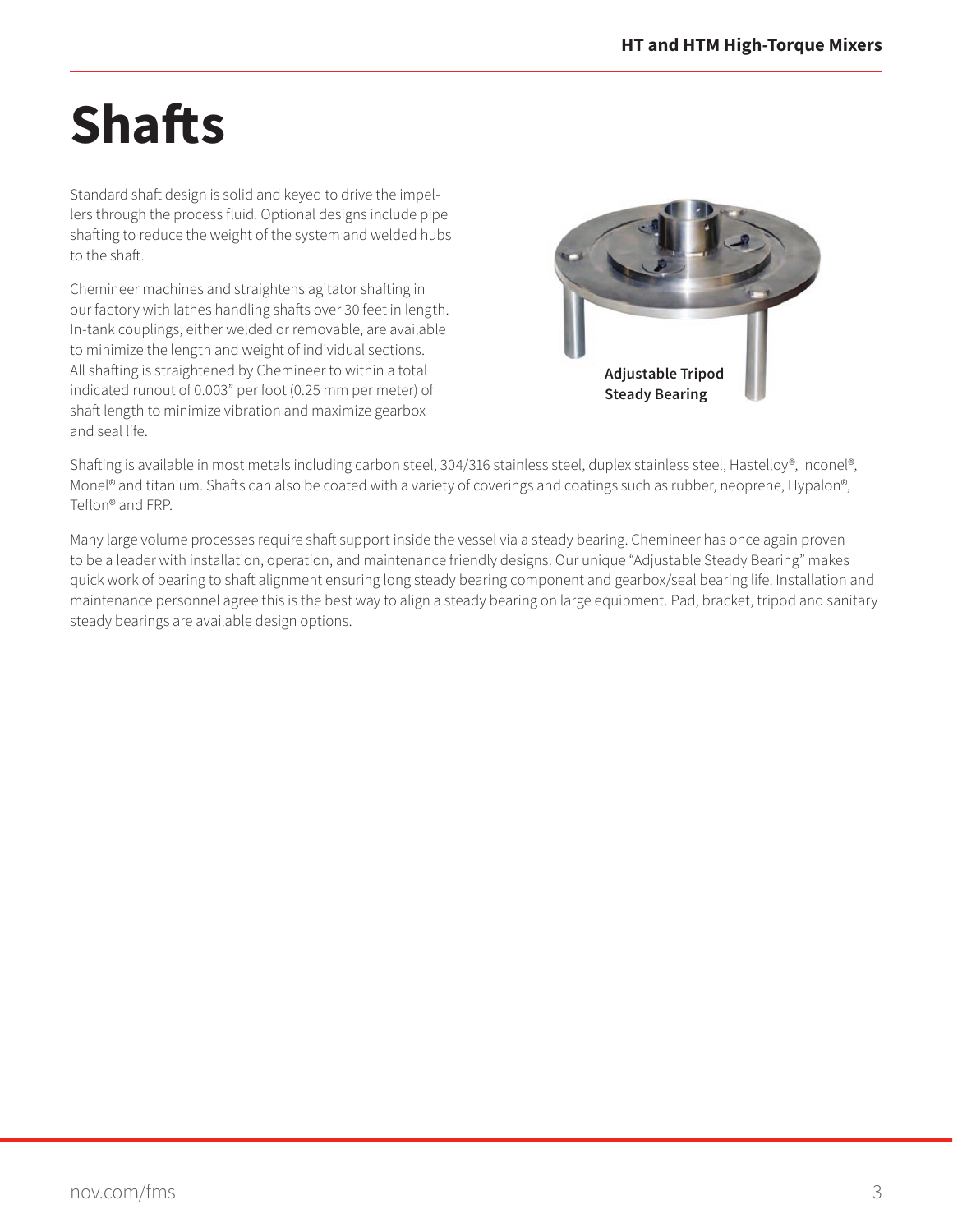### **Impellers**

The process design begins with the impeller and Chemineer application engineers and sales representatives are the best at designing the right impeller for the job. Fermentations using BT-6 and Maxflo W impellers, FGD applications using high efficiency HE-3 impellers, high viscosity polymer reactors using a double flight helix impeller, and pulp and paper and mining using HE-3 or Maxflo W impellers are just a few of the many applications where Chemineer process technology boosts your process performance.

A variety of mechanical designs are available to suit your particular needs. Standard construction utilizes a hub which is key driven and set screw attached to the shaft with bolted extension blades. Also available are welded hubs with welded or bolted blades. For sanitary requirements, polish of the impellers and shaft, use of acorn nuts and bolts with o-rings, and a variety of "Smoothline" impeller designs are available to meet your needs. See Impeller Bulletin 710 for further information.

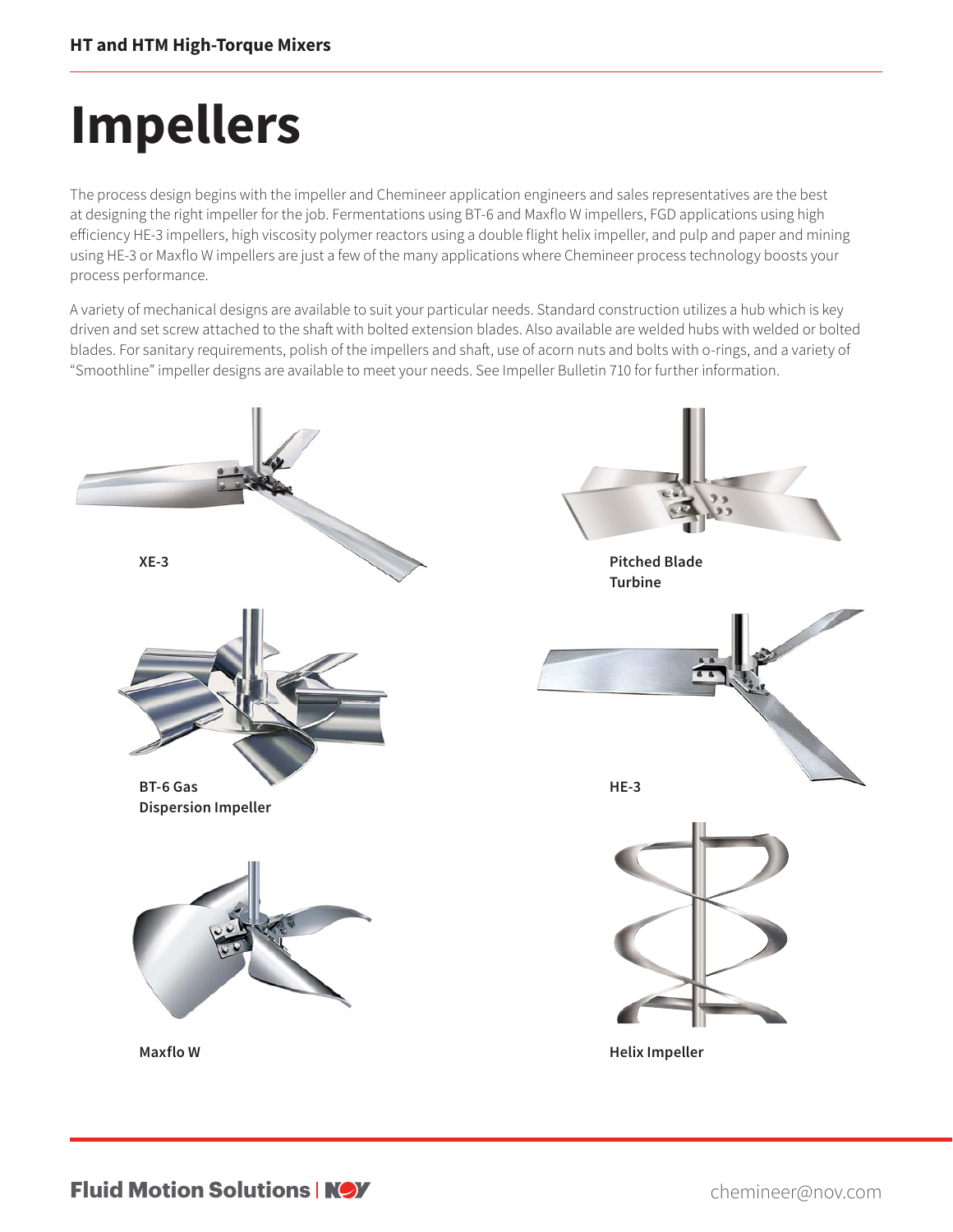#### **Seals**

For processes requiring the vessel to be sealed against the environment, Chemineer offers a variety of sealing options. For lower pressure applications, stuffing box seals are often used. Higher pressure and critical applications typically utilize double mechanical seals. The standard Chemineer double mechanical cartridge is completely bench pressure testable to ensure sealing performance before installation. Other mechanical seal options include steam lubricated or purged seals for sanitary applications, high pressure seals and split seals.

Changing a mechanical seal cartridge on large equipment can often prove difficult and time consuming. The Chemineer drop collar system engages in the mounting flange as the coupling bolts are removed, thereby supporting the shaft and impeller system. The tapered coupling and spacer spool are easily removed and the seal cartridge is then taken off the unit. There is no blocking of the shaft, pulling of the shaft up through the gearbox, removal of the gearbox, or disengaging the steady bearing.

A seal shut-off feature is available to seal off the tank contents during seal change by using o-rings and gaskets on the drop collar, keeping harmful vapors out of the plant environment. Chemineer's easy seal change feature is further simplified with an optional Jacks-n-Rails assembly.



**Double Mechanical Seal**